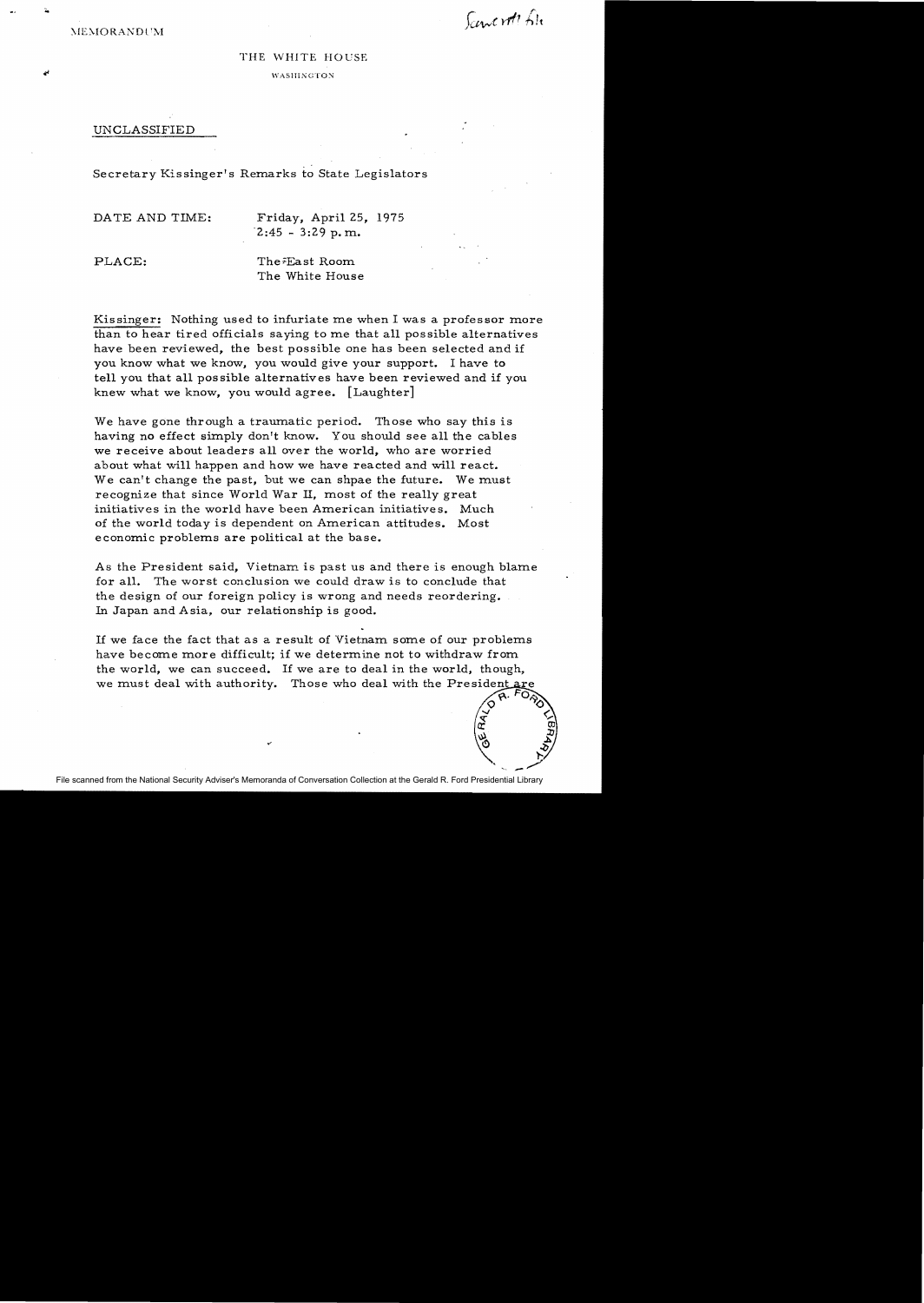not interested in the separation of powers; they are interested in the conduct and commitments of the United States as conveyed to them by the President. The basic design of our foreign policy is good. The only ones who can defeat us are ourselves. We need support from the Congress, and we on our part intend to bring the Congress in to the extent possible.

Question: Why hasn't the UN taken a position on Vietnam?

Kissinger: The UN hasn't because the parties didn't want to take the issue there. But you have a good point. The UN is more and more taking positions more and more anti-American. The non-aligned are in fact a bloc, and we will not take their line as placidly as we have in the past.

Question: Isn't the reassessment in the Middle East the reassessment of a friend, and won't that further weaken our word in the world?

Kissinger: The reassessment is not directed against Israel. It was necessitated by the termination of a policy that we had followed for 18 months. If we have to go to Geneva, we will be confronted with a diplomacy far different from what we have been doing.

Question: How about our Latin America policy?

Kissinger: We have the longest unbroken association with Latin America. We want to strengthen these ties. But some of these nations want associations different from our traditional ones like joining the Group of 77. We are trying to build a constructive role with them to develop a good relationship between the developed and the developing states.

Question: Doesn't the financial power of the Arabs make things look bad to the Israelis and lead them to preemptive attack?

Kissinger: I don't think they solve their problem by preemptive attack. They are in good shape militarily, but the basic issues is that 3 million have to get along with 130 million.

Question: I am troubled by your statement that we can't afford to Question: I am troubled by your statement that we can't afford to<br>lose control of events and therefore we must keep engaged. I<br>think we kent in place the governments of Victnam and Cambedia think we kept in place the governments of Vietnam and Cambodia, which did not have the confidence of their people. r~'..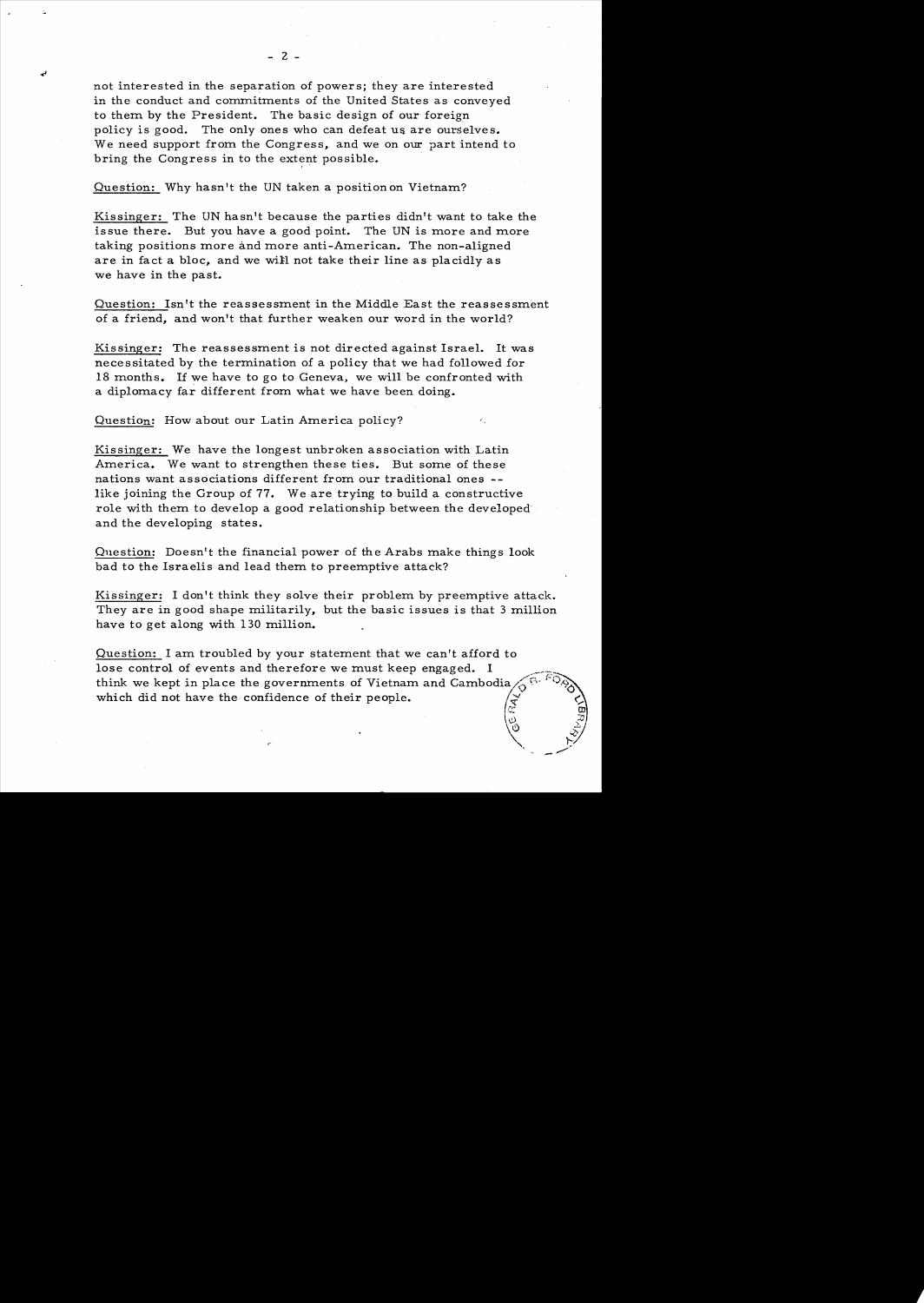Kissinger: First, a few facts. We never promised overtly or any other way to support a particular government. One could expect that agreements we signed we could be expected to want to support.

We shouldn't try to control events that we can't control or need not control. But not to attempt to control events which affect our vital interests risks our getting involved in a much deeper way.

 $\hat{\tau}$ 

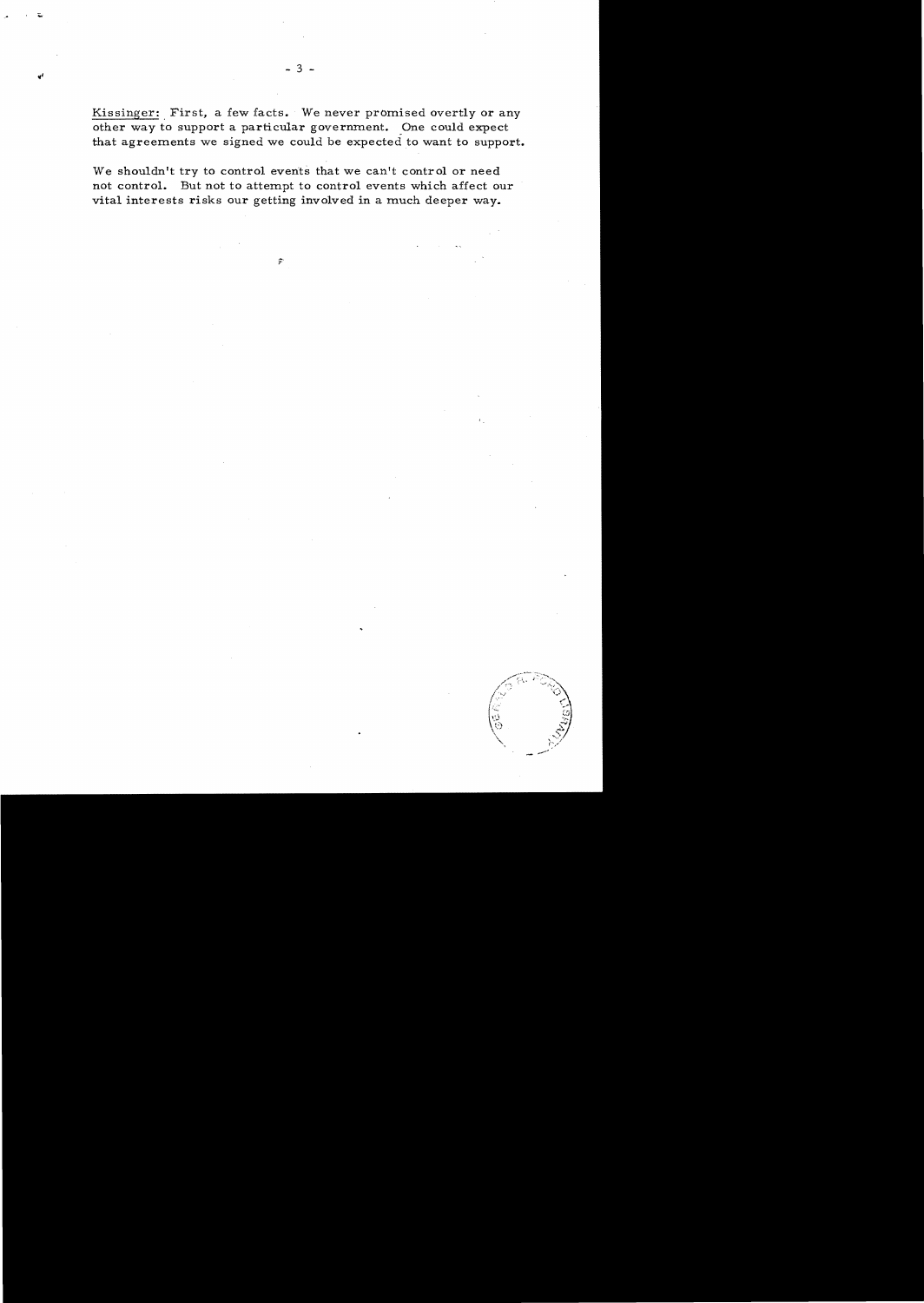Kremarks à State Legeslation 3.45-3. 2:45 - 3:29<br>rm  $\mathcal{A}$ ni. 4/25 officiale saying all probable alt, have been remement, c bast prosible las sur selected 4 if you he are cettent un did , you would give you suggest I have to till you (syssett) Old hour gone than transmatic print. Those who Kon this having we effect virge don't know y in the de collect of these would about count thanger past but us can thope in fatura cue mixt neg trit miss wow II most of concernating execution in a world have bain am. Much of a world total is dependent on US attitudes - most ein pots are publicit att boose. as provid, Un espat + this is emp-trame for all. Its wast combinaire créarell chour à trit a design form EP is urongo-ouds reading. In Her fare that a result of UK raine of anne ports home because more dy. if we delive it to w/ drown from - would. Spence are to chal in a well the are innoteled of authority. These who chool afches are not introducted inc separating powers They are mitrested in the conduct a criteria of c UN cap couraged to the My a Pres The town design fam Fleigad. They only sues who can definit no are courselves. We wild support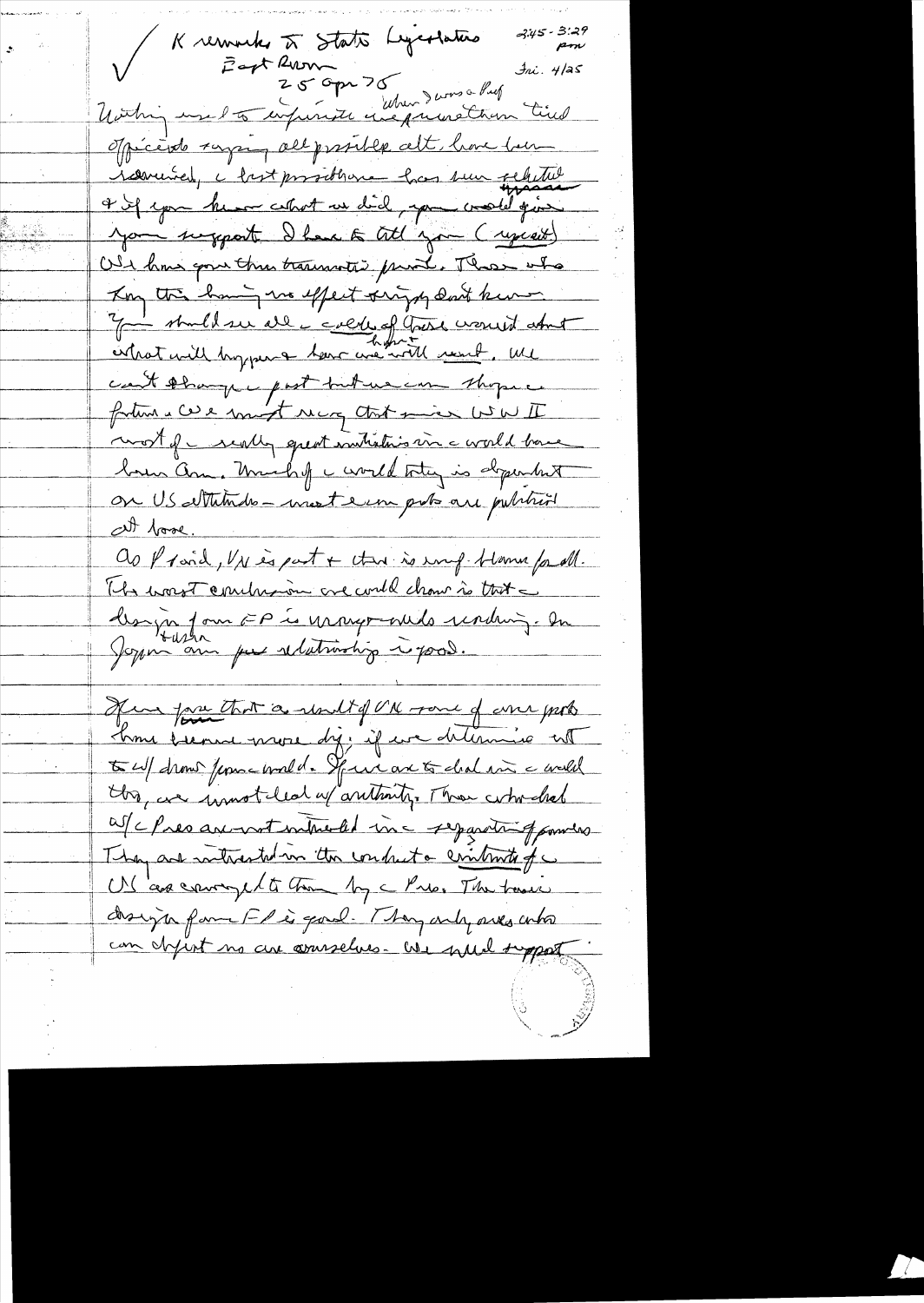pour a long + une on aim part un internel A troin cloire in the extent possible K T<del>hai</del> UN frant bremon & parties didn't would to trace is more & more thing positions were and were assti-US. The war-alogued to in particular and we evitt wat take their time or pleasedly as are have have in c part Q duit calaminut in ME calconisment for print and cernit that pointer incertain and continue and in correct. Reasserment sout druited against I. It was nursestable by a termination for pulsis me had pllaned by force Mrs. If we have a got Cereva we will be conformed up a deprenay for diz. from what are home hun doing. (obt mm Q Hann cloud au LA potry.<br>K Cele hour Mongest inchosen association es/ LA. Gu want a Kington these tres, But, that waters want ating dig from tradent ones - the join - gamp of 22. We care trying to bailed a construction when thement chapa good relationship but cleaped & clapsing states. Q Dorsait à province pour de Clara mate trip Crete Saite des IX lead than to prenytive attack. K Idon't think they tothe their got by prangeme attack. They are min possibly multiply but basic course is that I will broat get day of (so mil. Of I troubled by your statement that we can't of not to love Control of wents + thoughou are unwit bey ingaged